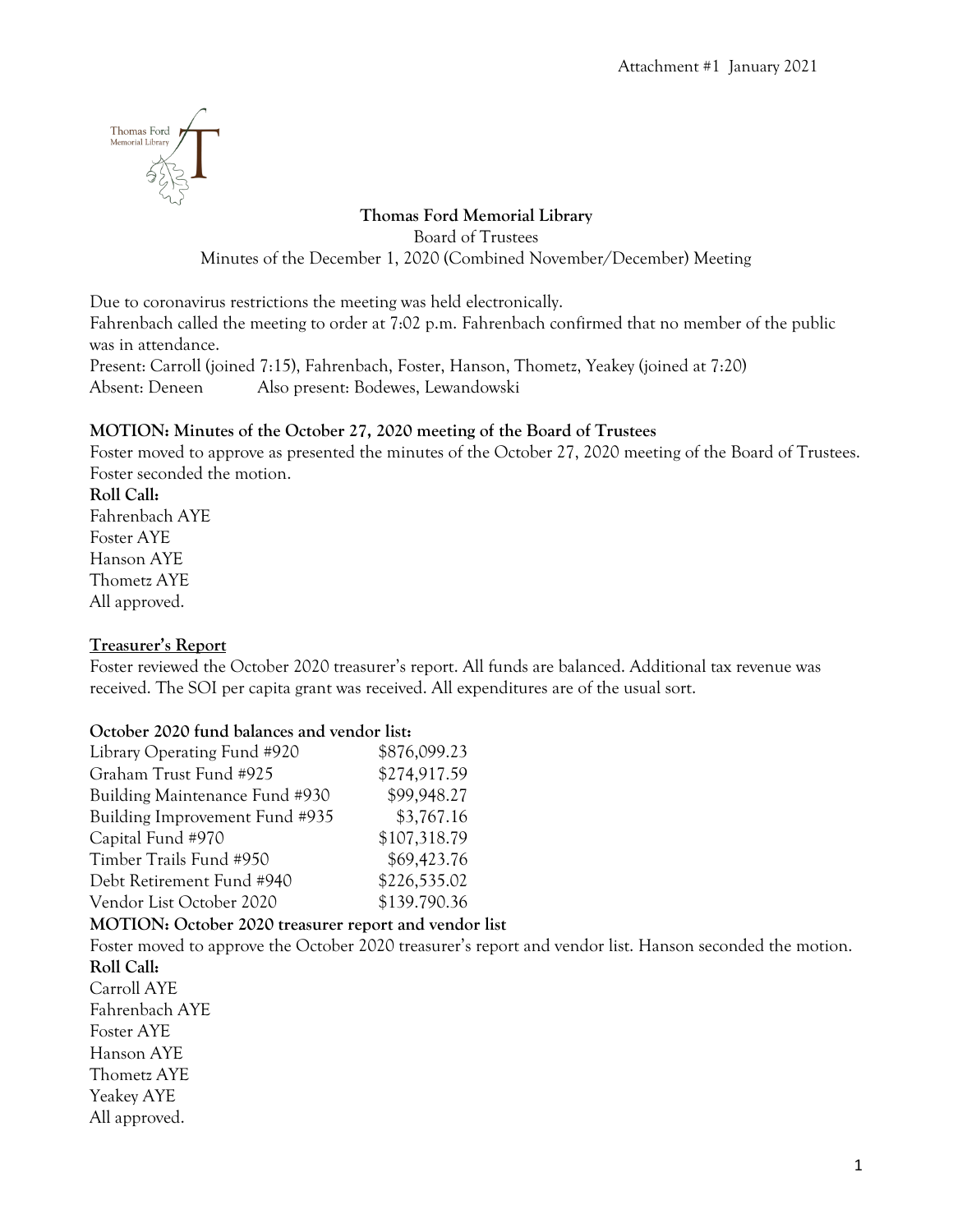### **Librarian's Report**

- **Unplanned Closure.** The Library closed on November 23 due to an employee exposure and related staff quarantines. The anticipated re-opening is Monday, December 7. Our experience executing rapid changes to the library service model and emergency closings enabled a swift response to alert patrons and make all of the necessary changes to our system. The Library has been professionally deep cleaned and fogged for the safety of the staff and the public.
- **Foundation Gift.** In place of their annual luncheon for the staff, the Library Foundation has given every staff member a gift card to Mariano's grocery store to celebrate the holiday. The staff appreciated the considerate and generous gift during an especially difficult holiday season. Many thanks to the Foundation!
- **TFML Newsletter**. The December-January-February issue of the newsletter was delivered to homes in Western Springs this week. It features many virtual programs and activities planned to get our patrons through the holidays. As virtual and digital programming has extended far beyond our initial expectations, patrons seem to be comfortable participating in online events and programming attendance remains high.
- **Statistics and Departmental Reports** are not included due to quarantine.

**Visitors/Public Comment**: There were no visitors or public comment. **Communications**: None.

#### **Committees**:

#### **Finance**

#### **Minutes of October 27, 2020 Finance Committee meeting**

Foster moved to accept the minutes of the October 27 meeting of the Finance Committee. Carroll seconded the motion. All ayes.

#### **FY21 Budget and FY21 Levies**

The Board accepted the FY21 Budget as presented. Bodewes and Foster will attend the December 7 Village Public Hearing, where the FY21 Budget and Levies will be presented and accepted. Adoption will be approved at the December 21 Village Board meeting and documents will be forwarded to the County for filing.

**FY21 Budget**

**Foster moved that the FY21 Budget be accepted as presented. Yeakey seconded the motion. Roll Call:** Carroll AYE Fahrenbach AYE Foster AYE Hanson AYE Thometz AYE Yeakey AYE All approved.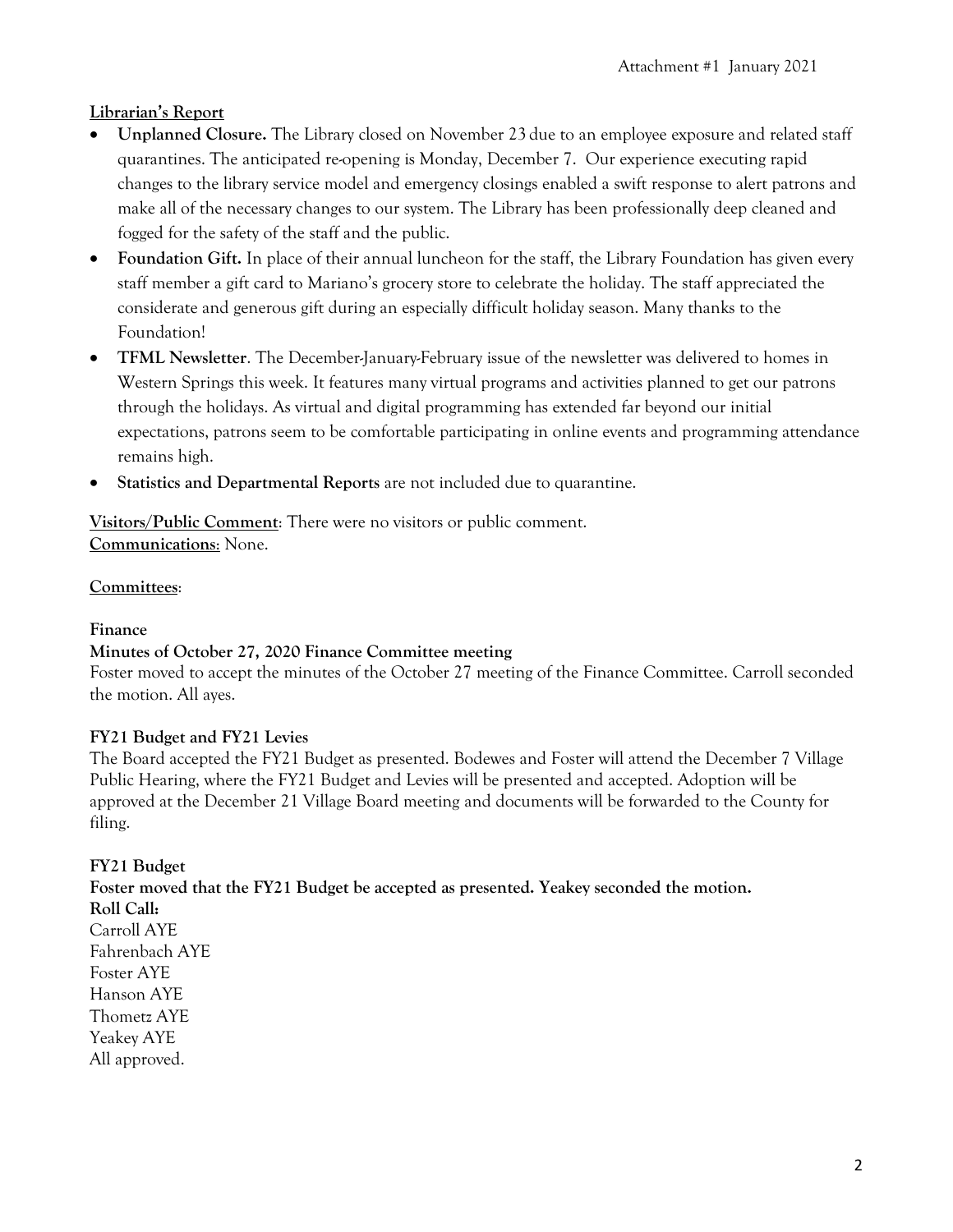### **FY21 Levies**

Levies for FY21 in the amount of \$1,784,865 were reviewed. This represents a 3.31% increase over FY20.

# **Library Operating Fund #920**

Foster moved that a levy in the amount of \$1,287,502 be approved for the purpose of operating the Thomas Ford Memorial Library and providing FICA coverage in FY21. Yeakey seconded the motion.

# **Building Maintenance Fund #930**

Foster moved that a levy in the amount of \$165,373 be approved for the purpose of maintaining and repairing the Library building and equipment during FY21. Yeakey seconded the motion.

# **IMRF**

Foster moved that a levy in the amount of \$76,000 be approved for the purpose of providing IMRF coverage for Library employees during FY21. Yeakey seconded the motion.

## **Bond**

Foster moved that a levy in the amount of \$255,990, including a 5% allowance for loss, be approved for the purpose of General Obligation Bond repayment due in FY21. Yeakey seconded the motion.

# **Roll Call for all FY21 Levy Motions:**

Carroll AYE Fahrenbach AYE Foster AYE Hanson AYE Thometz AYE Yeakey AYE All approved.

### **Building and Grounds**: Yeakey

Installation of the cellular signal booster and Wifi extender has been completed and is working well. The cell phone booster provides dependable cellular service in the Library's lower level; Wifi service is extended outside the building along Chestnut Street from Wolf to Lawn for the convenience of patrons.

# **Personnel**: Hanson

The 2020 Library Director review process will modified due to the unusual year. Trustees should contribute feedback to be incorporated into the review. The committee chair will discuss with the Director in January.

# **Foundation**

Lewandowski reported that the Annual Appeal has to date received \$7,625 from 75 donors.

### **Old Business**

# **Limited Service Update**

Following State and Public Health Department Advisory the Library resumed curbside service on November 18. An unplanned closure due to staff quarantine began on November 23. Curbside service is expected to resume on December 7.